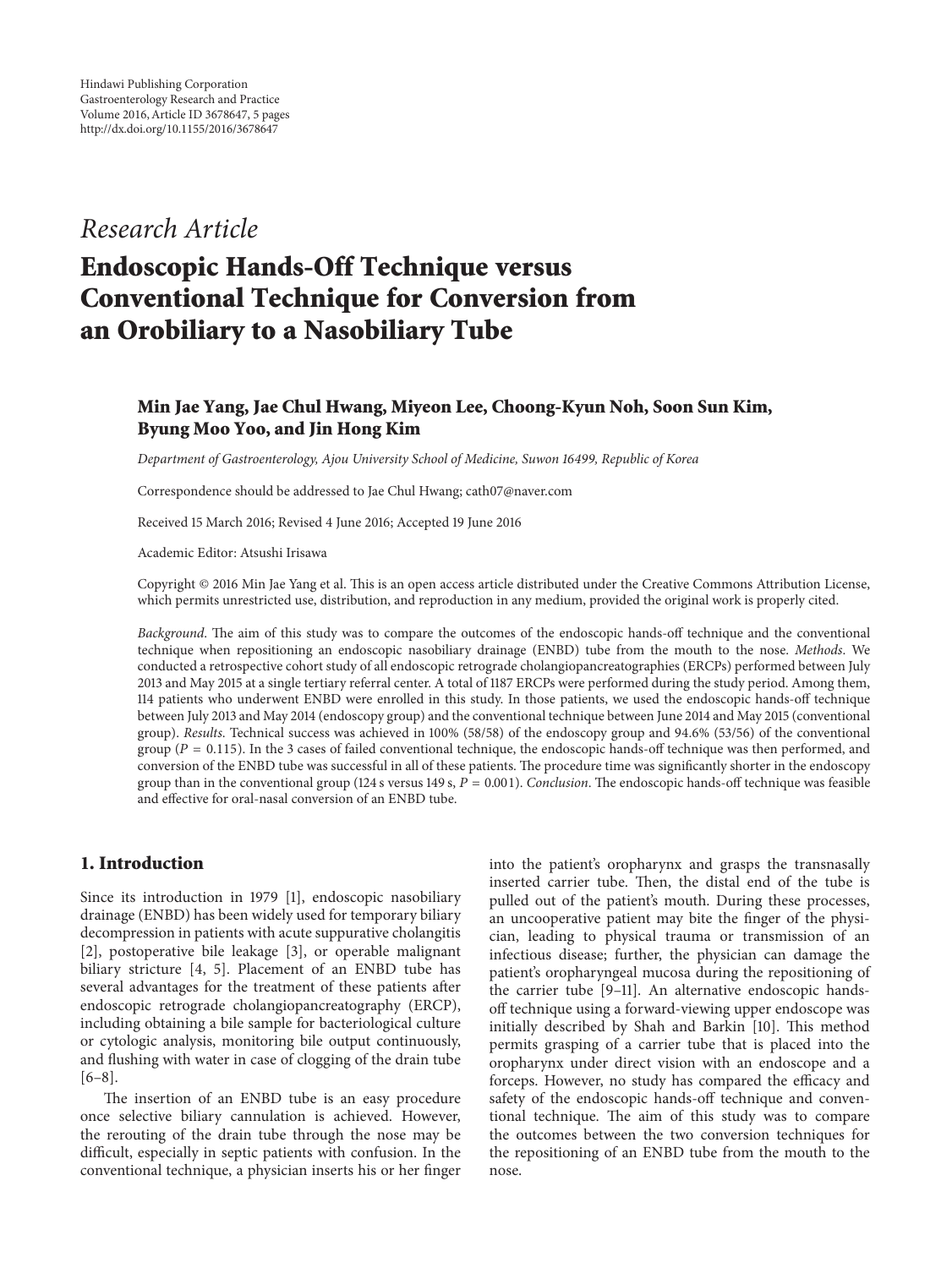2 Gastroenterology Research and Practice



FIGURE 1: Endoscopic hands-off technique for the repositioning of an ENBD tube. (a) The distal end of a carrier tube was grasped by a rattooth forceps under direct endoscopic vision at the oropharynx. (b) Schematic representation of grasping the carrier tube by a rat-tooth forceps.

#### **2. Materials and Methods**

*2.1. Patients and Data.* We conducted a retrospective cohort study of all ERCPs performed between July 2013 and May 2015 at a single tertiary referral hospital (Ajou University Hospital, Suwon, Republic of Korea). The ERCP data were collected prospectively. A total of 1187 ERCPs were performed during the study period. Among them, 114 patients who underwent ENBD were enrolled in this study. A standard dose of midazolam, propofol, and meperidine was intravenously injected for sedation during ERCP. A 7 Fr nasobiliary drainage tube (Cook Endoscopy Inc., Winston-Salem, NC, USA) was placed into the bile duct in all patients, with side-viewing endoscopes (JF-240, JF-260V, and TJF-260V; Olympus Optical Co., Ltd., Tokyo, Japan). We used the endoscopic handsoff technique from July 2013 to May 2014 (endoscopy group) and the conventional technique between June 2014 and May 2015 (conventional group) for the repositioning of an ENBD tube from the mouth to the nose. In the conventional group, the endoscopic hands-off technique was performed if technical success was not achieved with the conventional technique. This study was approved by the Institutional Review Board of Ajou University Hospital (AJIRB-MED-MDB-15-183), and informed consent was obtained from all patients before the procedure.

*2.2. Conversion Procedures.* After placement of a drainage tube inside the bile duct, the duodenoscope was withdrawn, leaving the drainage tube exiting from the mouth. A 14 Fr carrier tube (Latex suction catheter, Sewoon Medical Co., Ltd., Cheonan, Republic of Korea) was then inserted through the nose into the oropharynx.

The endoscopic hands-off technique was performe as follows. A forward-viewing upper endoscope (GIF-XQ; Olympus Optical Co., Ltd., Tokyo, Japan), which was preloaded with a rat-tooth forceps (FG-42L-1; Olympus Corp., Tokyo, Japan), was inserted into the patient's mouth. The distal end of the carrier tube was grasped by the forceps under direct endoscopic vision at the patient's oropharynx and pulled out of the patient's mouth (Figure 1). This technique was performed by one of three endoscopists (JCH, BMY, and JHK), each of whom performs over 200 ERCP procedures per year. The end of the ENBD tube was then connected to the carrier tube. Finally, both tubes were pulled out of the patient's nose. After the procedures for oral-nasal conversion of an ENBD tube, proper positioning of the drainage tube was confirmed by fluoroscopic examination.

The conventional technique was performed as follows. One nurse who had 10 years of experience as a technical assistant in the ERCP unit, reached his finger into the oropharynx and grasped the carrier tube or changed the direction of the carrier tube from the oropharynx to the mouth while advancing the carrier tube from the patient's nose by the other free hand. The distal end of the carrier tube was pulled out of the patient's mouth. The next step was the same as the endoscopic technique.

*2.3. Definition.* Technical success was defined as the retrieval of the carrier tube from the oropharynx to the mouth and subsequent oral-to-nasal repositioning of an ENBD tube within 10 minutes. Procedure time was defined as the time elapsed from nasal intubation of the carrier tube to fluoroscopic ascertainment of proper positioning of the ENBD tube.

*2.4. Statistical Analysis.* Statistical analyses were performed using SPSS software version 18.0 for Windows (SPSS Inc., Chicago, IL, USA). Comparisons between the two groups were made using the Mann-Whitney  $U$  test for the continuous variables and the chi-squared or Fisher's exact test for the categorical variables. The median, minimum, and maximum were used for the continuous variables, and frequencies were used for the categorical variables. Statistical significance was set at a  $P$  value of  $< 0.05$ .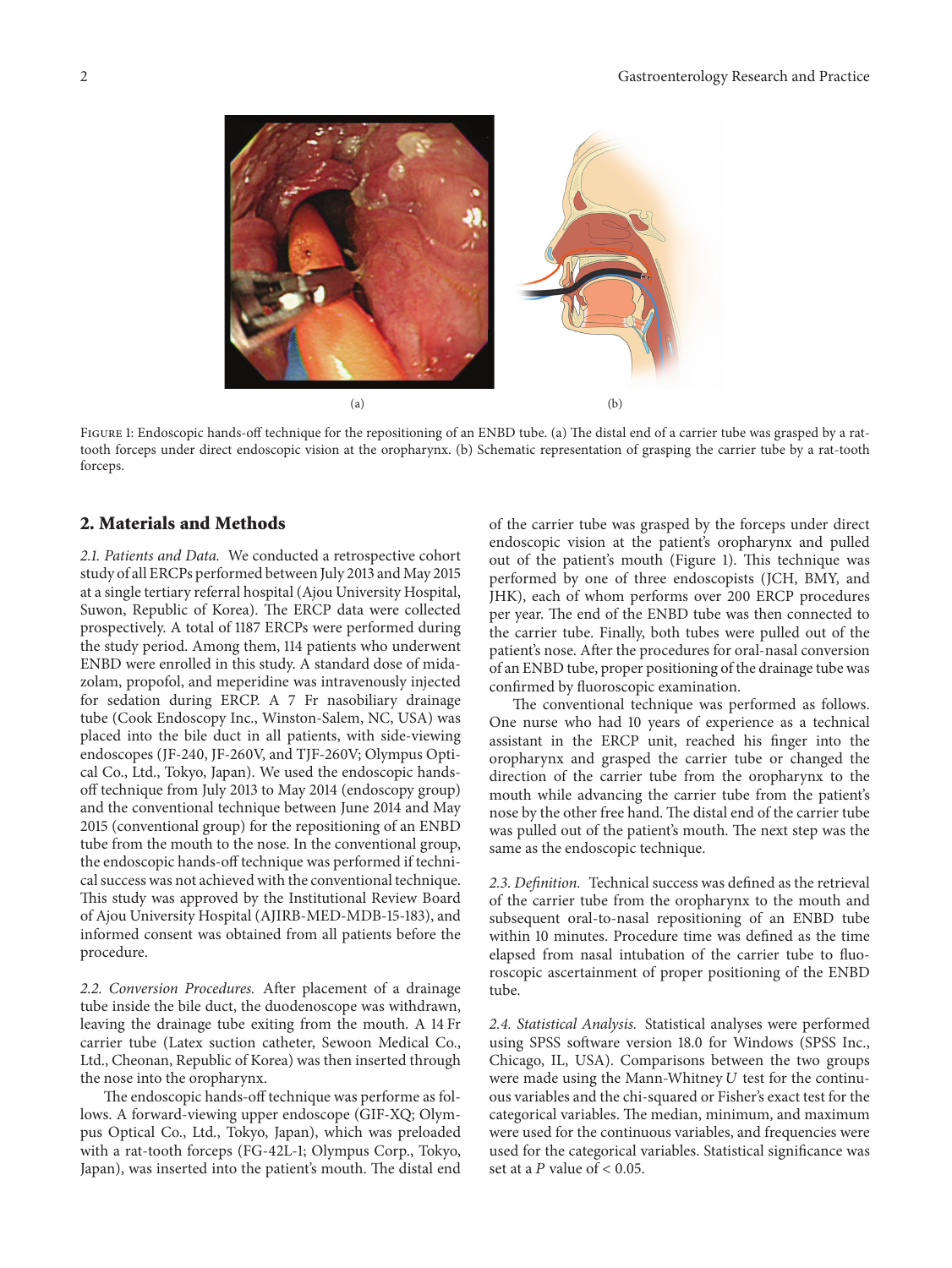| TABLE 1: Baseline characteristics and clinical outcomes of the patients. |  |  |  |
|--------------------------------------------------------------------------|--|--|--|
|                                                                          |  |  |  |

|                                        | Endoscopic hands-off technique ( $n = 58$ ) | Conventional technique ( $n = 56$ ) | $P$ value |
|----------------------------------------|---------------------------------------------|-------------------------------------|-----------|
| Sex (male/female)                      | 41/17                                       | 35/21                               | 0.354     |
| Age (years)                            | $67(30-91)$                                 | $68(23-96)$                         | 0.324     |
| Indication for ENBD                    |                                             |                                     | 0.767     |
| Suppurative cholangitis, $n$ (%)       | 40(69.0)                                    | 39(69.6)                            |           |
| Incomplete stone removal, $n$ (%)      | 11(19.0)                                    | 6(10.7)                             |           |
| Preoperative biliary drainage, $n$ (%) | 6(10.3)                                     | 10(17.9)                            |           |
| Bile leak, $n$ $(\%)$                  | 1(1.7)                                      | 1(1.8)                              |           |
| Technical success, $n$ (%)             | 58 (100.0)                                  | 53 (94.6)                           | 0.115     |
| Procedure time (sec)                   | $124(50-330)$                               | $149(87-410)$                       | 0.001     |

The data are presented as the numbers of patients or as the median (range). ENBD: endoscopic nasobiliary drainage.

#### **3. Results**

There were no significant differences with respect to sex, age, or ENBD indication between the two groups (Table 1). Of the 58 patients in the endoscopy group, technical success was achieved in all patients and the median procedure time was 124 s (range of 50–330 s). Of the 56 patients in the conventional group, technical success was achieved in 53 (94.6%) patients and the median procedure time in the successful cases was 149 s (range of 87–410 s). There were three technical failures in the conventional group. In one patient, because the distance from the mouth to the oropharynx was longer than the length of the inserted finger, the carrier tube could not be reached at the oropharynx. In another two patients, the carrier tube repeatedly slipped on the inserted finger due to a large amount of secretion from the patient; therefore, the ENBD tube could not be pulled out of the patient's nose within 10 minutes. In all 3 patients in whom the conventional technique failed, the endoscopic hands-off technique was then performed and conversion of the ENBD tube was successful. There was no significant difference in technical success between the two groups (Table 1). The median procedure time was significantly shorter in the endoscopy group compared with the conventional group (124 s versus 149 s,  $P = 0.001$ ). No adverse event occurred in either group during repositioning of the ENBD tube.

#### **4. Discussion**

In the current study, the endoscopic hands-off technique was simple, effective, and safe for conversion from an orobiliary to a nasobiliary tube. This method allowed for repositioning of the ENBD catheter in a shorter time than the conventional technique. To our knowledge, this is the first study to compare the outcomes of the endoscopic hands-off technique with the conventional technique for the repositioning of an ENBD tube from the mouth to the nose.

In the conventional technique, when pulling out the transnasally inserted carrier tube for repositioning an ENBD tube through the mouth with fingers, the patient may expectorate a large amount of secretion due to the gag reflex, and blood may ooze from an injury to the tongue or oral cavity [12]. This complication may put the patient at risk of aspiration pneumonia [12]. In addition, the physician can be exposed to the risk of biting and related trauma or to transmission of infection. ENBD is preferred by many endoscopists for temporary biliary decompression or removal of infected bile; however, repositioning the ENBD catheter through the nose may be a burden for the physician. Therefore, physicians may be unwilling to perform the procedure.

Various techniques have been reported to overcome the limitations of the conventional technique for oral-to-nasal transfer of an ENBD tube. Graepler and Gregor [13] reported a simple hands-off method for the repositioning of an ENBD tube. Instead of a forward-viewing endoscope, a laryngoscope was used to directly visualize the oropharynx. Then the carrier tube, which was introduced via the nose, was grasped with McGill forceps. Although sterilization of a laryngoscope and a McGill forceps is much simpler than reprocessing of a forward-viewing endoscope and a rat-tooth forceps, this method requires removal of the mouthpiece and special attention to not harming the uvula. Additionally, if this method fails, it is more difficult to proceed with alternative techniques because of the absence of a mouthpiece. Baron [11] described an oral-to-nasal transfer technique using a 5.4 mm ultraslim endoscope (Olympus GIF XP-160, Olympus, Center Valley, Pennsylvania, USA) in a patient in whom the carrier tube could not be passed through the nares. In this technique, the endoscope was retroflexed near the epiglottis and advanced beside the orobiliary tube out of the mouth. The end of the orobiliary tube was grasped with a pediatric retrieval basket, and the scope with the tube was withdrawn through the nasal cavity. This technique can be useful in cases in which blind insertion of a carrier tube is not possible through the nose. However, the transnasal endoscope is susceptible to biting damage, particularly in a patient without a suitable mouthpiece, because the gag reflex can be induced during passing of the retroflexed scope through the soft palate. Moreover, nasal bleeding may occur because the sharply angulated bending section of the endoscope can be compressed firmly on the nasal mucosa. In another technique using a transnasal endoscope [14], after the end of an ENBD tube was tied with a thread, the drainage tube was reinserted into the patient's oropharynx. An ultraslim endoscope was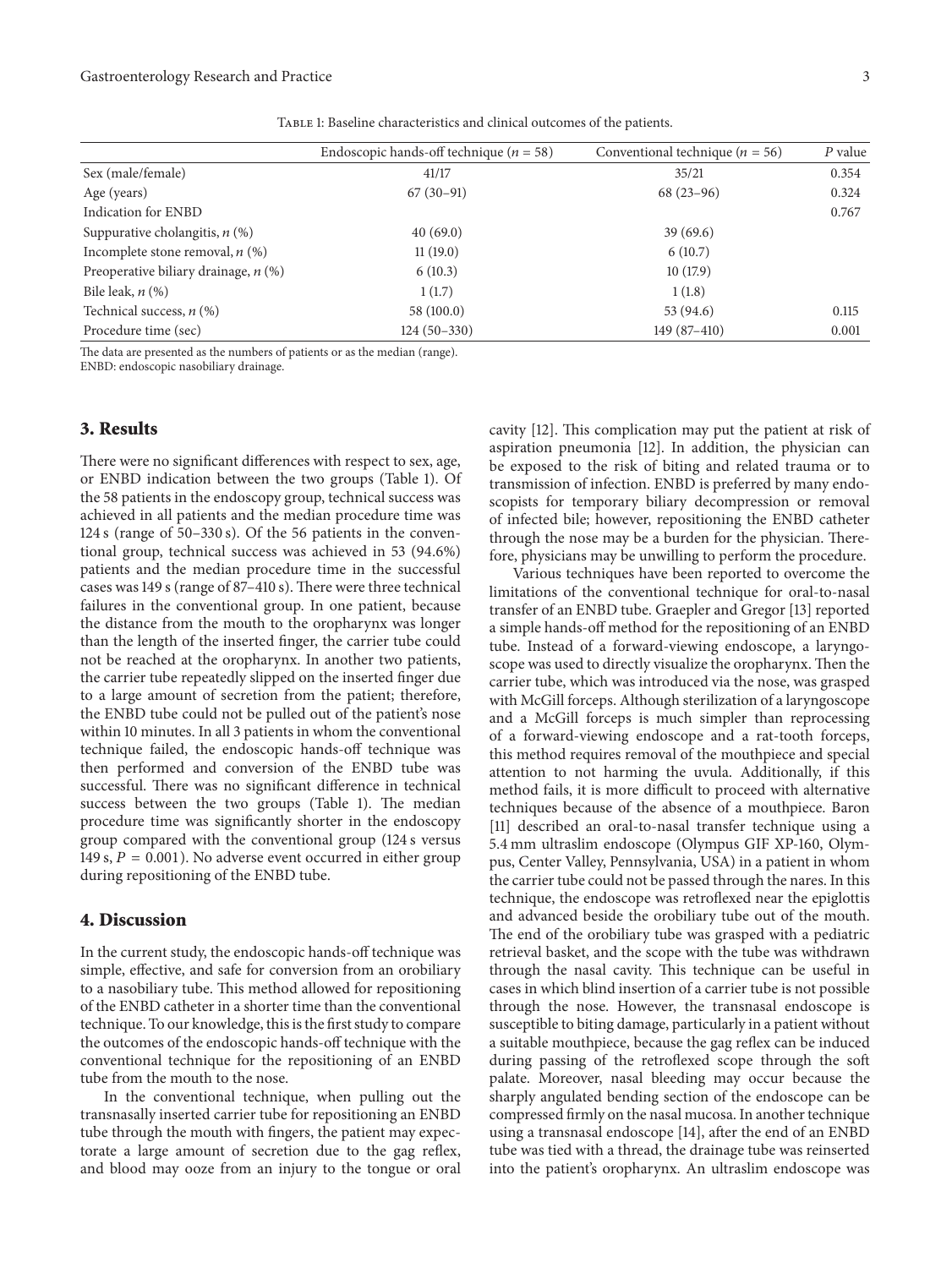transnasally inserted into the posterior pharynx, and the thread was grasped by a biopsy forceps. Then, the ENBD tube was withdrawn from the nose. Although this method is safe for facilitating the mouth-to-nose transfer of an ENBD tube, grasping the thread with a small transnasal biopsy forceps may be technically demanding in cases involving a large amount of secretion from the patient. Watanabe et al. [15] reported the magnet-loaded catheter method for repositioning the ENBD tube from the mouth to the nose. The Nelaton tube with the daughter magnet was inserted through a nostril into the pharynx, and the suction tube with the parent magnet was inserted through the mouthpiece. The parent magnet of the suction tube attracted the daughter magnet in the Nelaton tube. Then, the Nelaton tube was pulled out of the mouth. The procedures were successful in all 20 patients without any complication; even trainees were able to perform this method safely and reliably. However, the authors of the study noted concerns about detachment of the magnet from the tube and the additional X-ray exposure that was required for the procedure. Additionally, patients with a pacemaker were excluded from this study because the magnet can affect the function of a pacemaker.

In our study, the endoscopic hands-off technique permitted direct visualization of the carrier tube, which was located in the oropharynx, as well as grasping of the carrier tube with the rat-tooth forceps, which was preloaded in the working channel of a forward-viewing endoscope. The endoscopists were able to easily perform this technique due to its simplicity. The carrier tube could be pulled out of the mouth in a short time, and the procedure time for repositioning of an ENBD tube was significantly shorter in the endoscopy group compared with the conventional group. No significant differences were observed in the technical success rates and the adverse events during repositioning of the ENBD tube between the two groups; however, the endoscopic hands-off technique was performed in 3 patients in whom the conventional technique failed, and repositioning of the ENBD tube was successful in all of these patients. The endoscopic hands-off technique can reduce the risk of trauma to physicians and patients during repositioning of the ENBD tube compared with the conventional technique. Two factors may have contributed to the similar technical success rates and adverse events between the two groups. First, the conventional technique was performed by one nurse who had 10 years of experience as a technical assistant in the ERCP unit of a tertiary referral hospital. Second, these results may reflect the relatively small number of study subjects. Reprocessing an endoscope for the endoscopic hands-off technique may be time-consuming; however, performing this procedure is not a significant burden at our center. We perform an average of 70 endoscopic examinations per day using a forward-viewing upper endoscope, and reprocessed endoscopes are always available for the next endoscopic examination. Therefore, the endoscopic hands-off technique may be applied depending on the circumstances of each center and the difficulty of each case.

Our study is limited by its retrospective design and comparison of two techniques in a nonrandomized manner. We attempted to minimize bias from these limitations by

using a prospectively collected ERCP database of consecutive patients during the study period. Another limitation of the study is that it is a single-center study and that the endoscopic hands-off technique was performed by three experienced endoscopists. Large-scale, prospective, multicenter studies are needed to confirm the usefulness of this technique.

#### **5. Conclusions**

The endoscopic hands-off technique was feasible and effective for oral-nasal conversion of an ENBD tube. It allowed for easy repositioning of an ENBD tube without pharyngeal finger insertion and without putting either the physician or the patient at risk of trauma or complications.

#### **Competing Interests**

The authors declare that they have no conflict of interests.

#### **Acknowledgments**

The authors thank our nursing staff, including Sang Hun Lee, who performed all conventional conversion techniques in this study.

#### **References**

- [1] P. B. Cotton, P. G. J. Burney, and R. R. Mason, "Transnasal bile duct catheterisation after endoscopic sphincterotomy: method for biliary drainage, perfusion, and sequential cholangiography," *Gut*, vol. 20, no. 4, pp. 285–287, 1979.
- [2] E. C. S. Lai, F. P. T. Mok, E. S. Y. Tan et al., "Endoscopic biliary drainage for severe acute cholangitis," *The New England Journal of Medicine*, vol. 326, no. 24, pp. 1582–1586, 1992.
- [3] P. G. Foutch, J. R. Harlan, and M. Hoefer, "Endoscopic therapy for patients with a post-operative biliary leak," *Gastrointestinal Endoscopy*, vol. 39, no. 3, pp. 416–421, 1993.
- [4] H. Kawashima, A. Itoh, E. Ohno et al., "Preoperative endoscopic nasobiliary drainage in 164 consecutive patients with suspected perihilar cholangiocarcinoma: a retrospective study of efficacy and risk factors related to complications," *Annals of Surgery*, vol. 257, no. 1, pp. 121–127, 2013.
- [5] H. Sugiyama, T. Tsuyuguchi, Y. Sakai, T. Nisikawa, M. Miyazaki, and O. Yokosuka, "Preoperative drainage for distal biliary obstruction: endoscopic stenting or nasobiliary drainage?" *Hepato-Gastroenterology*, vol. 60, no. 121, pp. 231–234, 2013.
- [6] T. Ishigaki, T. Sasaki, M. Serikawa et al., "A comparative study of 4 Fr versus 6 Fr nasobiliary drainage catheters: a randomized, controlled trial," *Journal of Gastroenterology and Hepatology*, vol. 29, no. 3, pp. 653–659, 2014.
- [7] T. Fujisawa, K. Kagawa, S. Watanabe et al., "Endoscopic nasobiliary drainage for obstructive jaundice using either a 5 Fr or 7 Fr catheter: a prospective, randomized trial," *BMC Gastroenterology*, vol. 14, article 161, 2014.
- [8] N. Uchida, H. Kamada, M. Ono et al., "How many cytological examinations should be performed for the diagnosis of malignant biliary stricture via an endoscopic nasobiliary drainage tube?" *Journal of Gastroenterology and Hepatology*, vol. 23, no. 10, pp. 1501–1504, 2008.